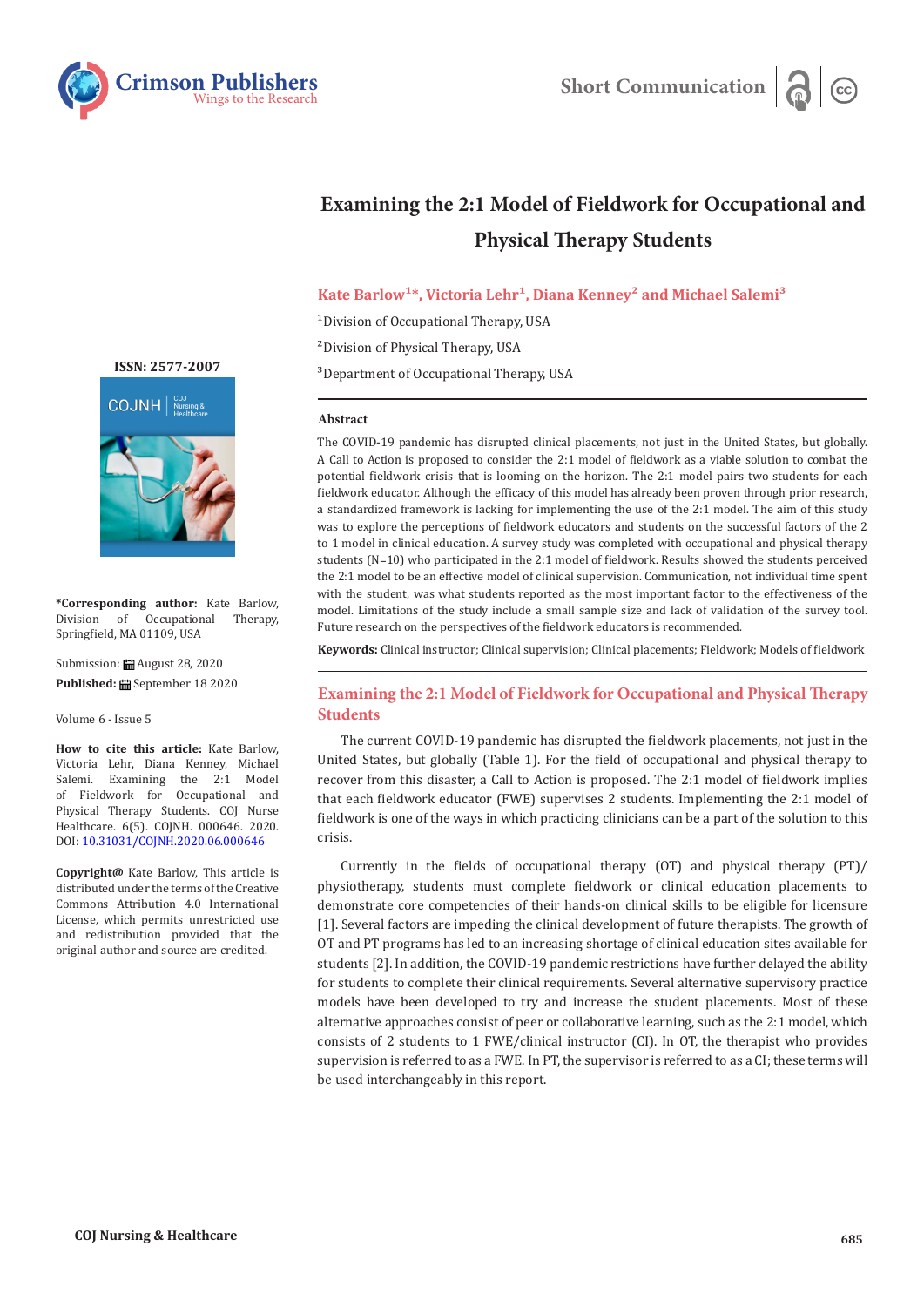## **Table 1:** Global Occupational Therapy Perspectives on the COVID-19 Pandemic.

| <b>Quotes</b>                                                                                                                                                                                                                                                                                                                                                                                                                                                                                                                                                                                                                                                                               | <b>Therapist and Country</b>                                              |
|---------------------------------------------------------------------------------------------------------------------------------------------------------------------------------------------------------------------------------------------------------------------------------------------------------------------------------------------------------------------------------------------------------------------------------------------------------------------------------------------------------------------------------------------------------------------------------------------------------------------------------------------------------------------------------------------|---------------------------------------------------------------------------|
| "The COVID-19 has drastically affected OT studies in Kenya, with no E-Learning platforms, no online platforms to collect<br>research data, new students cannot join college, hope of joining labour markets is in suspense. The OT students not only<br>delay in completing their course work, but also continue battling with psychosocial challenges."                                                                                                                                                                                                                                                                                                                                    | Bonface Kaimenyi, OT,<br>Kenya                                            |
| "OT students from different parts of the world often come to Botswana attached to different non-governmental<br>organizations for exposure, learning the local cultures, way of life and how occupational therapy services are rendered here<br>as compared to their countries. These students have had this once in a lifetime experience cancelled by Covid-19."                                                                                                                                                                                                                                                                                                                          | Gerald OT, Botswana                                                       |
| "COVID-19 is impacting OT students in the UK, and because of this; All the teaching is now online including regular<br>online - calls, and the plan is to continue that way until further notice. These apply to the courses that involve exams.<br>Work placements for both the 1st and 2nd - year students have been stopped, although the students have been passed<br>with course work, they will have to take their placements at a later time to meet the Health and Care Professional Council<br>(HCPC) requirements The third-year students have been put on the HCPC register temporarily to go into practice."                                                                    | Catherine Ndiwanyu, OT,<br>Occupational Therapists<br>Without Borders, UK |
| " Everything here in Kuwait has stopped. I cannot graduate or go on to work in the hospitals. I wrote a Guide on how to stay<br>safe during the pandemic, calling it the Butterfly Effect, but everyone is too busy to even look at my work. I admit that was<br>disappointing and ambitious. It makes me feel that I am not one of OT family members yet. I still need to pass that obstacle<br>(graduating and getting the certification). It is similar to the situation that you have the right skills, knowledge, and full tool<br>kit of an assessment but you cannot apply it until I can take the test for certification. I feel hopeless and tied up with chains<br>(graduation)." | Nora, OT Student, Kuwait                                                  |
| "Field work placement/clinicals is affected due to lockdown. Curriculum is not yet completed and both students and<br>teachers are struggling to use other means like social media/internet where by majority 75% cannot afford its cost here<br>in Uganda, many learners are staying in the villages where mobile internet/charging systems are weak. Fears reported by<br>students who are worried of the likely failure to complete their course this year. Anxieties of not being sure of whether the<br>semester has been cancelled or not and or when school will resume as no official communication by the government has<br>been made yet.                                         | Victor Alochi, OT, Uganda                                                 |
| "In Guyana, we don't have any OT students currently, but it has impacted the physical therapy students' clinical rotations as<br>well as their graduation schedules with the University."                                                                                                                                                                                                                                                                                                                                                                                                                                                                                                   | Afeeza A. Khan, OT,<br>Guyana                                             |

Note: Quotes are from personal communication with the first author (Kate Barlow) in April 2020. Kate Barlow is the founder and host of an international mentorship program. All of the therapists who provided quotes are members of the mentorship program and gave permission for their quotes to be published.

### **Table 1**

The benefits of the 2:1 placement model include improved student-educator relationships, increased student observation skills, collaboration skills, independence, and increased opportunities for students to give and receive feedback [3,4]. A systematic review by Sevenhuysen et al. [5] assessed 28 articles across 5 allied health professions, including OT, PT, speech language therapy, nutrition and dietetics, and social work. The conclusion of the review is that clinical placement models with multiple students and one FWE accommodates the growing number of healthcare students that can be placed in a clinical setting [5]. Additional research has been conducted to look at the 2:1 model of clinical education's impact on competency, productivity and time utilized in practice.

Clinical competency scores were compared for 95 students who participated in either 1:1 or 2:1 clinical placements and graduated from a western Canadian entry-level OT program [6]. This study found the clinical competence of students were comparable for both models of fieldwork; the results of the Competency Based Fieldwork Evaluation for Occupational Therapists (CBFE-OT) tool demonstrated no statistical difference between those students who participated in 1:1 and 2:1 placements [6].

FWE productivity was investigated in an acute care hospital in Orlando, Florida and results showed FWE productivity increased while supervising in both the 1:1 and 2:1 models [7]. Further, the study found FWE productivity reached over 125% when going from the 1:1 to 2:1 model [7]. Researchers in Australia found no statistical significance with use of 1:1 or 2:1 models when examining timeuse of both speech and language therapy CIs and students [8]. The results of these studies suggest a 2:1 placement model can increase the quantity of placements without negatively impacting quality of CI performance or student competence.

The biggest challenges that FWEs perceived with the 2:1 model of clinical placement was their negative perceptions prior to engaging in the 2:1 model and their inexperience and knowledge to effectively conduct a 2:1 model of clinical education [9]. Sevenhuysen et al. [5] revealed a lack of a standardized framework for implementation or tools to accurately measure outcomes of the 2:1 model. Peer assisted learning was inadequately defined due to the lack of a formalized framework [5]. The FWE concerns from an Australia OT program included potential negative impact on patients, their workload, and management of two students [10]. Additional barriers consisted of increased documentation, planning and organization for the CI, comparison of student pairs, and unhealthy competition between students [3,4].

To ensure successful implementation and address the FWE and student challenges, the literature has emphasized the need for education and preparation prior to 2:1 clinical placements [5]. Bhagwat et al. [8] supported the need for FWEs' and students' pre-placement education to decrease their concerns and fears associated with the 2:1 model. A study by Alpine et al. [4] found that pre-placement education for both PT CIs and students was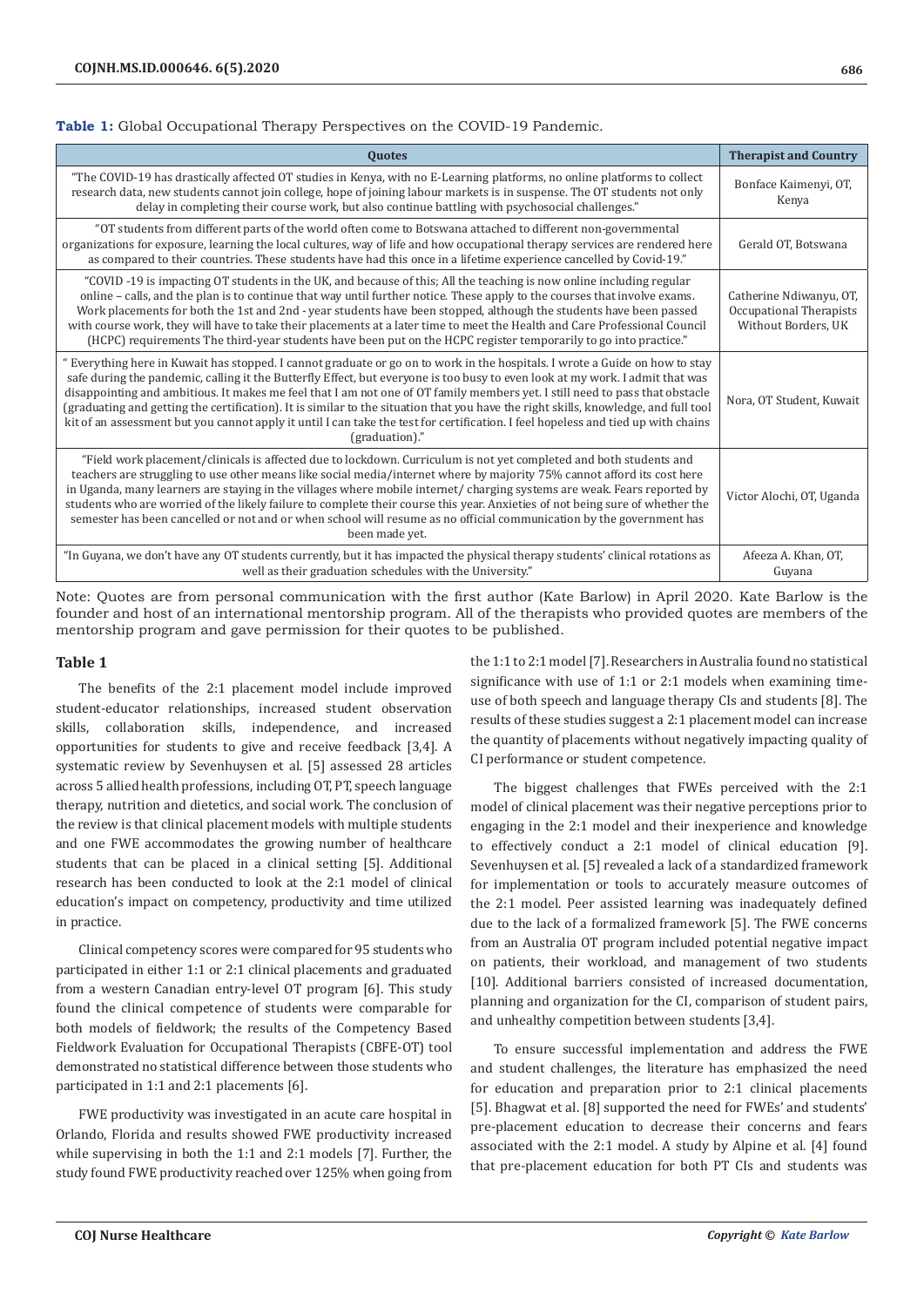the key to success of these multi-student placements in Ireland. The implementation of intentional student pairings according to their academic abilities arranged by the academic programs would prevent unhealthy competition and negative interactions [9]. Price & Whiteside [10] further suggested academic programs be accessible to FWEs to ensure guidance and support throughout the clinical experience. Adequate preparation of FWEs and students to the 2:1 model of clinical placement would increase the quantity of placements without impacting quality or the clinical experience.

In an Australian study, both the OT and PT FWEs and students preferred a 2:1 model. The students preferred the 2:1 model in the beginning of the clinical experience for the collaboration but preferred the 1:1 model toward the end of their clinical rotation [2]. Respiratory therapy students participating in peer learning at University Health Network in Canada began with a 2:1 collaborative model. When they gained independence with their skills and caseloads, they naturally moved to a 1:1 model [11]. Dorner & Colleagues [11] advocated for the need of one-on-one time for each student with the FWE to ensure successful implementation of this clinical model. Lynam et al. [3] emphasized the necessity for built in one-to-one time for each student with the FWE in order to progress their clinical knowledge and skill.

The 2:1 clinical placement model has yet to become a standard practice but has promising evidence to support expanding its use in future clinical education. Research studies from both Lynam et al. [3] and Myers et al. [9] of collaborative learning utilized peer observation and feedback. The toolkit referenced by Myers et al. [9] included preparation strategies and frequent electronic contact with the students, FWEs, and the academic institutions. Both studies revealed the importance and need for FWEs and students to have preparation prior to implementing this model. They also felt the importance of a close partnership between FWEs and academic institutions. There is still currently no standardized framework that is widely used or accepted for implementing and measuring the use of a 2:1 model. The aim of this study was to explore the

perceptions of FWEs and students on the successful factors of the 2 to 1 model in clinical education.

#### **Methods**

This study was approved by the college's Internal Review Board. All students (and their respective FWEs) who were paired with another student at the same level of education, was eligible to participate in the study. The students and FWEs were conveniently sampled, and consent was obtained. The online survey was composed of 11 questions, consisting of open-ended and Likert questions. The two open ended questions on the survey were: "What were the positives to the 2:1 Model?" and "What were the negatives to the 2:1 Model?".

The survey was developed by two of the authors of the study (Kate Barlow), both of whom were academic fieldwork coordinators at the time of the study. The OT students were third year master's level students on their Level II fieldwork. The PT students were first, second and third-year doctoral students on a 12-week clinical internship.

#### **Result**

A total of ten OT and PT students completed the survey. No FWE surveys were returned. Students who completed the survey consisted of five OT students and five PT students (four PT students in their third year of the program and one student in their first year of the program). Students were placed in a variety of settings including outpatient, skilled nursing, pediatrics, sports and mental health. All ten students reported the 2:1 model to be an effective model of clinical supervision, ranging from somewhat effective to extremely effective (Figure 1). The students rated that communication was the number one personal characteristic of the FWE that made the 2:1 model successful. Additional factors, in their perspective order, that made the 2:1 model successful were the FWE's ability to deliver effective feedback, teaching ability and time management skills.

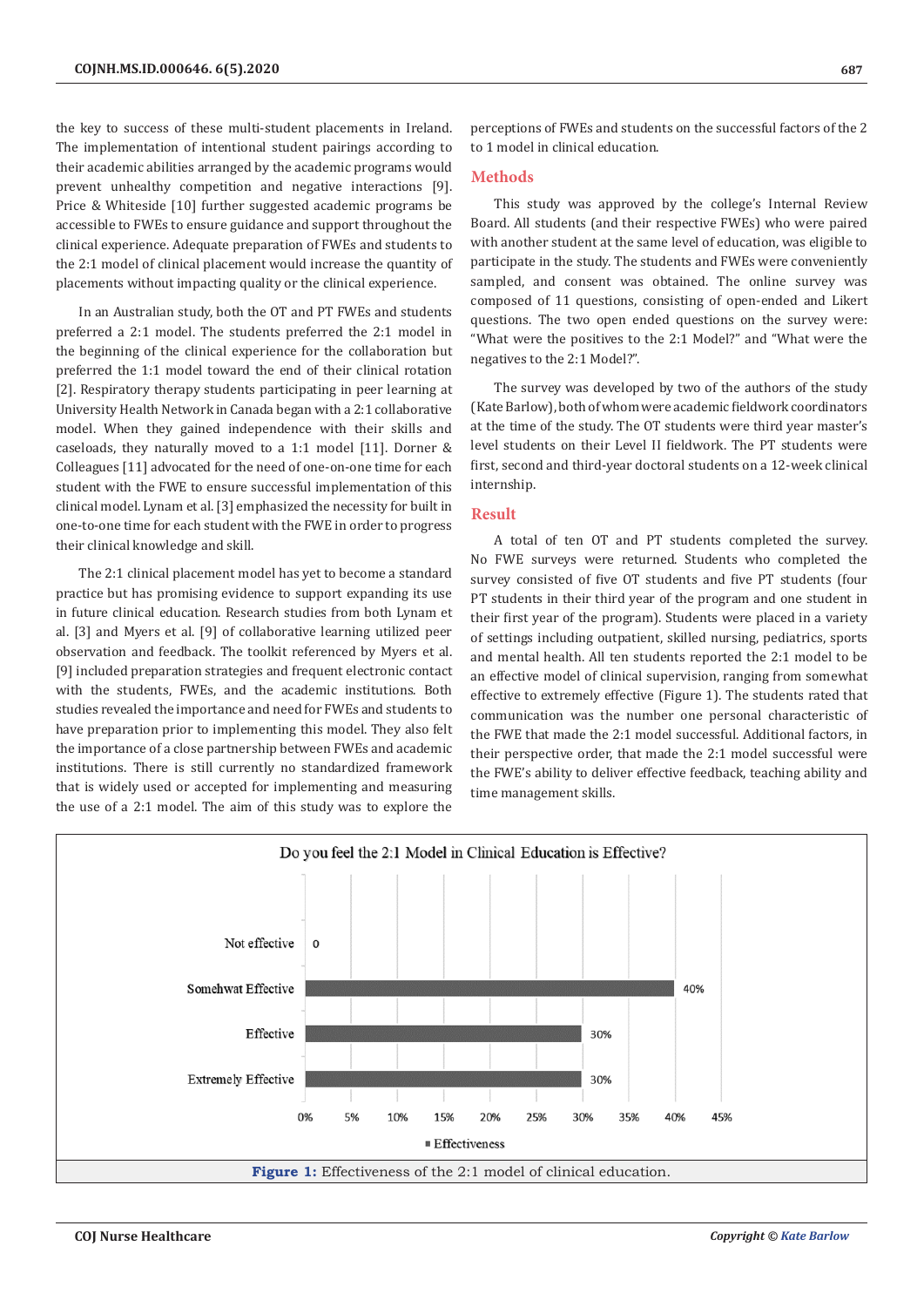#### **Figure 1**

When looking at factors that facilitate success of the 2:1 model of supervision, students ranked the following as extremely important: the years of experience of the supervising therapist, organization, and structured learning opportunities. The amount of individual time the FWE spent with the student did not correlate with the effectiveness of the 2:1 model or whether the student would try the 2:1 model when they become a FWE.

The students also reported on productivity and 60% of the students felt that their FWEs' productivity increased and 20% felt productivity evened out over time. There were three students who completed their fieldwork in a mental health setting and all three students had a different opinion on productivity. One student felt that productivity was not impacted and another student felt that productivity decreased. The third student completing a level II fieldwork experience in a mental health setting reported that the productivity increased.

The main positive theme was the collegial support given by the paired students. The negatives of the model reported were the lack of individual time spent with the clinical instructor, lack of materials and the reduction of patients (Table 2).

## **Table 2:** Student Feedback on the 2:1 Model.

| <b>Positives of the 2:1 Model</b>                                                                                                                                                                                                                                                                                                                                                                                                                                                                | <b>Negatives of the 2:1 Model</b>                                                                                                                                                                     |
|--------------------------------------------------------------------------------------------------------------------------------------------------------------------------------------------------------------------------------------------------------------------------------------------------------------------------------------------------------------------------------------------------------------------------------------------------------------------------------------------------|-------------------------------------------------------------------------------------------------------------------------------------------------------------------------------------------------------|
| "Having another student there created somewhat of "competition" which motivated me to keep<br>coming up with new interventions daily but also teamwork as we would give each other advice on<br>what we should try with our students."                                                                                                                                                                                                                                                           | "I had to share my supervisors case load with the<br>other student, so I did not get the full experience<br>of having a full caseload by the end of the 12-week<br>fieldwork."                        |
| "One of the best examples of why I truly value the 2:1 model experience includes the following:<br>(1) the first time that our FWE told us to complete a patient admission screening, she let us go<br>out into the milieu together and screen the same patient so as to decrease any level of anxiety we<br>had, and (2) whenever one of us felt more comfortable with something (maybe administering the<br>Allen) the FWE let us observe one another or sit in on the assessment being done." | "The biggest negative was the lack of materials.<br>We only had 1 laptop, which made documentation<br>difficult." "A student would get hands on<br>experience in a situation I would not be able to." |
| "The schools had different curriculum. There were some things that the other student learned,<br>that we did not learn, and vice versa. We were able to go back and forth and discuss what we<br>learn."                                                                                                                                                                                                                                                                                         | "There were days that there were not enough<br>patients for two students."                                                                                                                            |
| "Practicing skills with the other student and exchange of information/techniques between<br>students"                                                                                                                                                                                                                                                                                                                                                                                            | "Limited 1:1 supervision and discussion with CI"                                                                                                                                                      |

## **Discussion**

This pilot study, although a small sample size, provided important information for academic fieldwork coordinators to ponder if considering the 2:1 model. For this study, the academic fieldwork coordinators did not arrange the 2:1 model with the fieldwork site. Instead, the 2:1 model was determined by the clinical site; therefore, the OT and PT students paired were not both from the same institution. If the academic fieldwork coordinators are going to request the 2:1 model to pair two OT or two PT students together to help recover from the COVID-19 pandemic, pairing two students of matching ability is recommended. Although the students in this study all reported the 2:1 model to be effective, it is important to know what makes the 2:1 model successful.

From these preliminary findings, communication, not individual time spent with the student, was what students perceived as the most important factor to the effectiveness of using the 2:1 model. When deciding whether the 2:1 model is a good fit for a clinical site, factors to consider would be the FWE's years of experience, the ability to deliver effective feedback and time management skills.

The type of setting and the amount of individual time spent with a student did not appear to be factors which predict success using the 2:1 model. Although the 2:1 model of supervision may be a necessary consideration for the sustainability of the OT and PT clinical education requirements, careful selection of FWEs who are organized and experienced may be crucial to the model's success.

FWEs considering the 2:1 model would benefit from academic programs providing training on organizational strategies and how to conduct structured learning opportunities with two students. Future studies on the outcomes of FWE training may have a powerful impact on the 2:1 model's success. The limitations of this study include the small sample size, the lack of reliability and validity of the survey and the lack of FWE insight and perceptions of the model.

#### **Conclusion**

In the wake of the COVID-19 pandemic, OTs and PTs that serve the profession as FWEs should consider implementing the 2:1 model of supervision across all practice areas. The vast network of rehabilitation stakeholders, including professional organization leaders, program directors, FWEs, academic fieldwork coordinators and therapy students, can all recognize that the current system that supports OT and PT clinical rotations was experiencing a strain prior to the current global pandemic. Now, with so many therapy students being notified that their clinical placements have been cancelled in the wake of government shutdown and practice setting restrictions, the stress on the fieldwork system has intensified significantly. Implementation of the 2:1 model of fieldwork will effectively double the capacity of therapy students that FWEs can accommodate. Utilization of this fieldwork model in clinical rotations, starting once practice settings reopen to students, will provide a viable solution to combat the potential fieldwork crisis that is looming on the horizon.